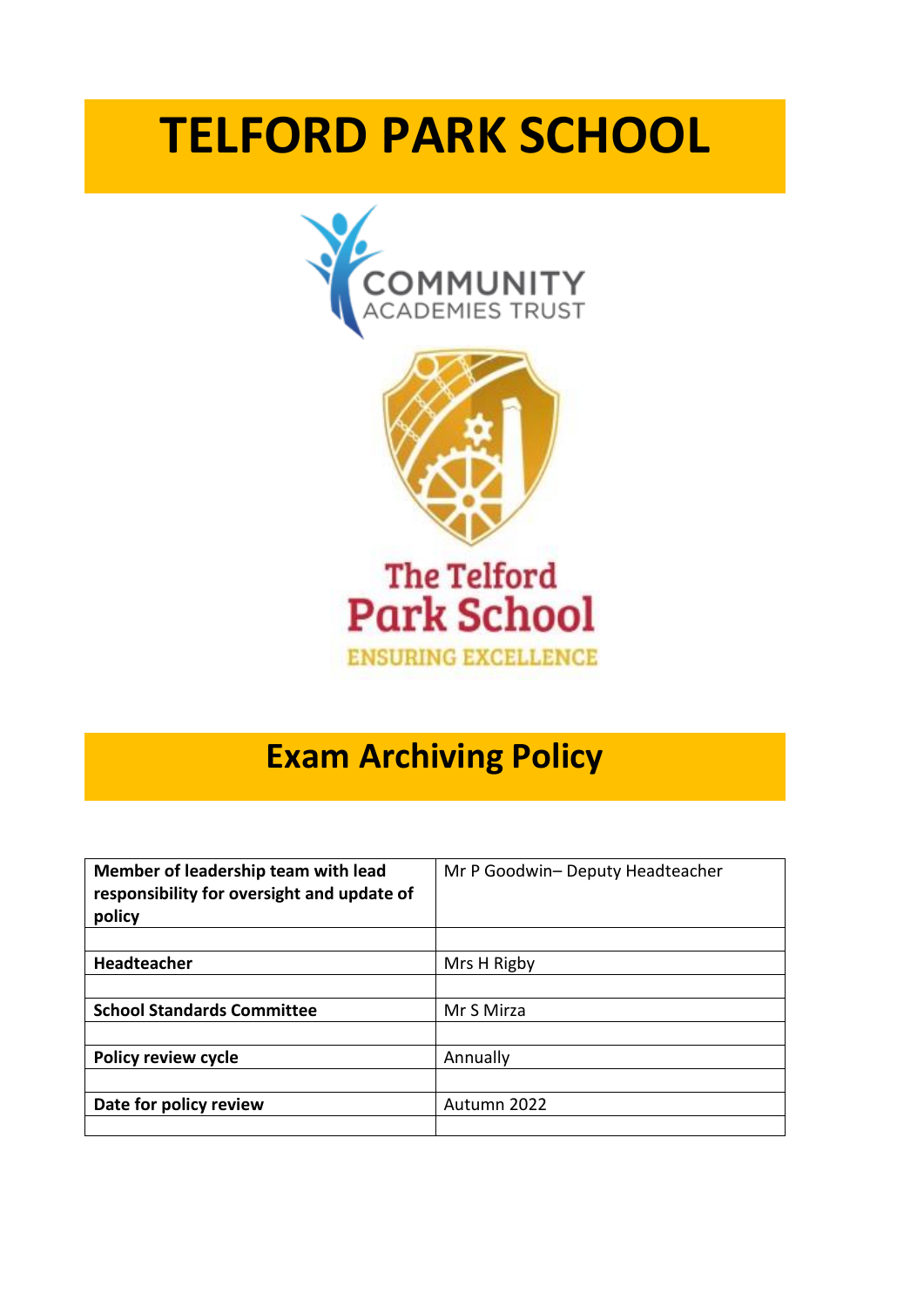## **Purpose of the policy**

The purpose of this policy is to:

- identify exams-related information/records held by the exams office
- identify the retention period
- determine the action required at the end of the retention period and method of disposal
- inform/supplement the centre-wide records management policy/data retention policy

The policy is annually reviewed to ensure that records are archived/retained in accordance with current requirements.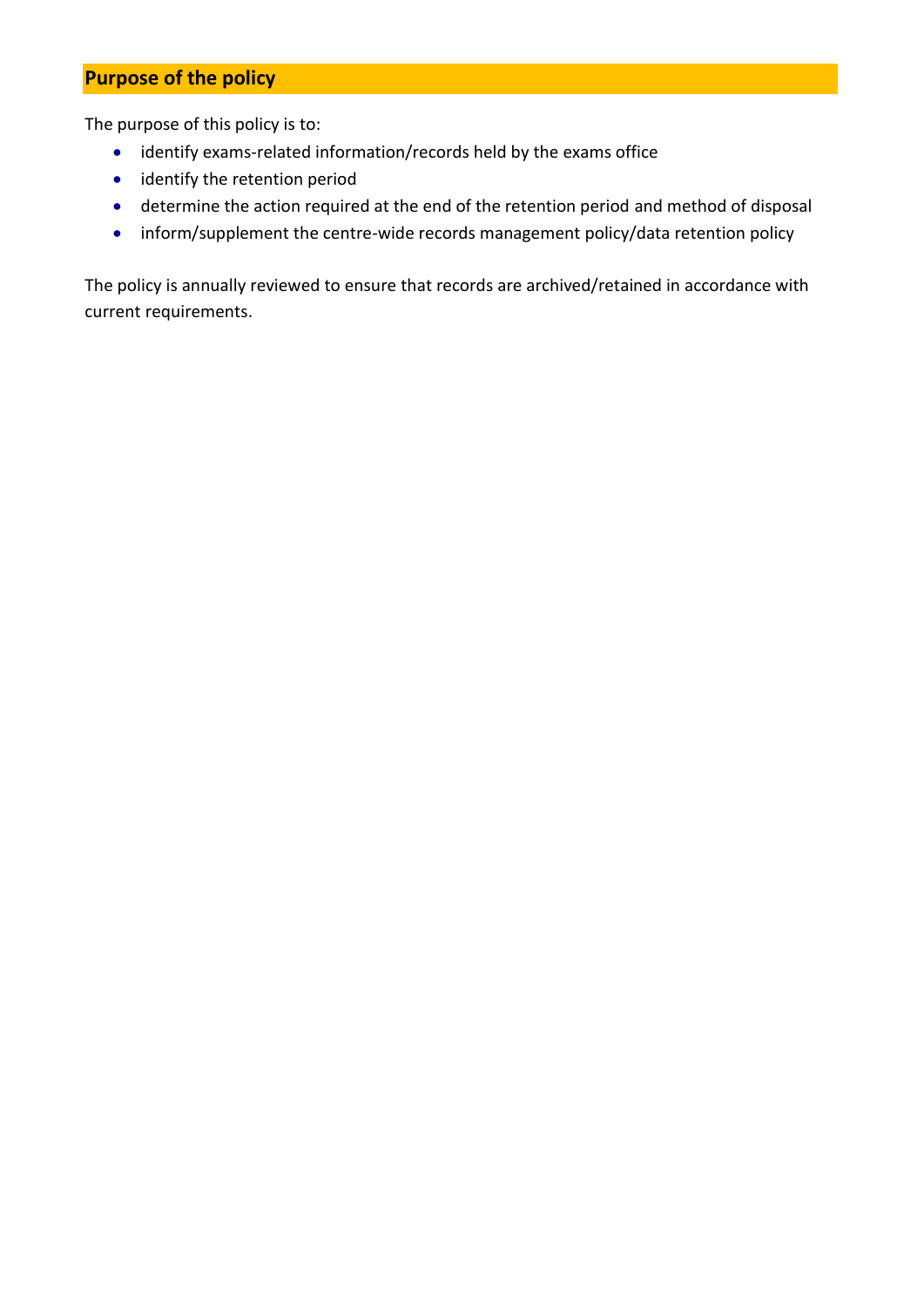| <b>Record type</b>                                | Record(s) description (where required)                                                                   | Retention information/period                                                                                                                                                                                                                                                                                                                                                                                                               | Action at end of retention<br>period<br>(method of disposal) |
|---------------------------------------------------|----------------------------------------------------------------------------------------------------------|--------------------------------------------------------------------------------------------------------------------------------------------------------------------------------------------------------------------------------------------------------------------------------------------------------------------------------------------------------------------------------------------------------------------------------------------|--------------------------------------------------------------|
| Access arrangements<br>information                | Any hard copy information kept by the EO<br>relating to an access arrangement<br>candidate.              | To be returned to SENCo/Assistant SENDCo as<br>records owner at end of the candidate's final<br>exam series.                                                                                                                                                                                                                                                                                                                               |                                                              |
| Attendance register copies                        |                                                                                                          | keep signed records of the seating plan, the<br>invigilation arrangements and the centre's<br>copies of the attendance registers for each<br>examination. The awarding bodies may need<br>to refer to these records. The centre must<br>keep them until the deadline for reviews of<br>marking has passed or until any appeal,<br>malpractice or other results enquiry has been<br>completed, whichever is later (Reference ICE<br>12, 22) | Confidential Disposal                                        |
| Awarding body<br>administrative<br>guides/manuals | Any hard copy publications provided by<br>awarding bodies.                                               | To be retained until the current academic year<br>update is provided.                                                                                                                                                                                                                                                                                                                                                                      | Confidential disposal                                        |
| Candidates' Script's                              | Any unwanted copies of scripts returned<br>to the centre through the Access to Scripts<br>(ATS) service. | To be retained securely until the awarding<br>body's earliest date for confidential disposal of<br>unwanted scripts.                                                                                                                                                                                                                                                                                                                       | Confidential disposal                                        |
|                                                   |                                                                                                          | Where teachers have used copies of<br>candidates' scripts for teaching and learning<br>purposes but no longer wish to retain them,<br>they must ensure that the scripts are disposed<br>of in a confidential manner. (Reference PRS 6)                                                                                                                                                                                                     |                                                              |
|                                                   |                                                                                                          | ensure that when scripts that have been<br>returned under access to scripts arrangements<br>are no longer required, they are disposed of in                                                                                                                                                                                                                                                                                                |                                                              |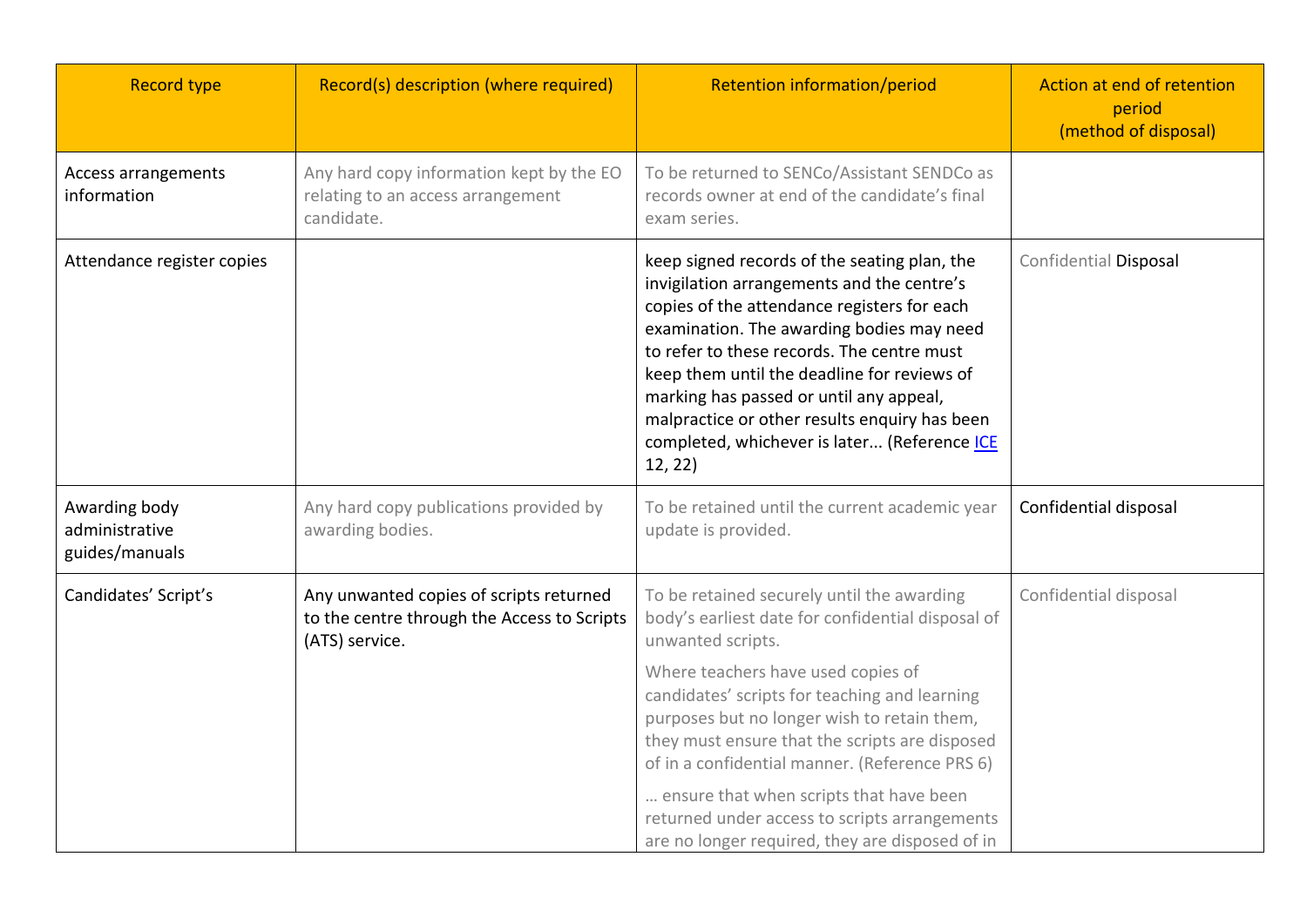| <b>Record type</b>                                            | Record(s) description (where required)                                                                              | Retention information/period                                                                                                                                                                                                                                                                                                                                                                                                                                                                                                                                                                                         | Action at end of retention<br>period<br>(method of disposal) |
|---------------------------------------------------------------|---------------------------------------------------------------------------------------------------------------------|----------------------------------------------------------------------------------------------------------------------------------------------------------------------------------------------------------------------------------------------------------------------------------------------------------------------------------------------------------------------------------------------------------------------------------------------------------------------------------------------------------------------------------------------------------------------------------------------------------------------|--------------------------------------------------------------|
|                                                               |                                                                                                                     | a confidential manner, but no earlier than the<br>dates specified by the awarding bodies<br>(Reference GR 3.15)                                                                                                                                                                                                                                                                                                                                                                                                                                                                                                      |                                                              |
| Candidates' work<br>body moderation.                          | Non-examination assessment work (inc.<br>controlled assessment/coursework)<br>returned to the centre after awarding | To be logged on return to the centre and<br>immediately returned to subject staff as<br>records owner.                                                                                                                                                                                                                                                                                                                                                                                                                                                                                                               | Returned to candidates or safe<br>disposal                   |
|                                                               |                                                                                                                     | To be stored safely and securely along with<br>work that did not form part of the moderation<br>sample (including materials stored<br>electronically)                                                                                                                                                                                                                                                                                                                                                                                                                                                                |                                                              |
|                                                               |                                                                                                                     | store safely and securely all non-examination<br>assessments, including controlled<br>assessments, coursework or portfolios,<br>retained in, or returned to, the centre until the<br>deadline for a review of moderation has<br>passed or until a review of moderation, an<br>appeal or a malpractice investigation has been<br>completed, whichever is later. This includes<br>materials stored electronically. See paragraph<br>4.8 of the JCQ publication Instructions for<br>conducting non - examination assessments<br>https://www.jcq.org.uk/exams-office/non-<br>examination-assessments (Reference GR 3.15) |                                                              |
| Centre consortium<br>arrangements for centre<br>assessed work | Any hard copy information generated or<br>relating to consortium arrangements for                                   |                                                                                                                                                                                                                                                                                                                                                                                                                                                                                                                                                                                                                      |                                                              |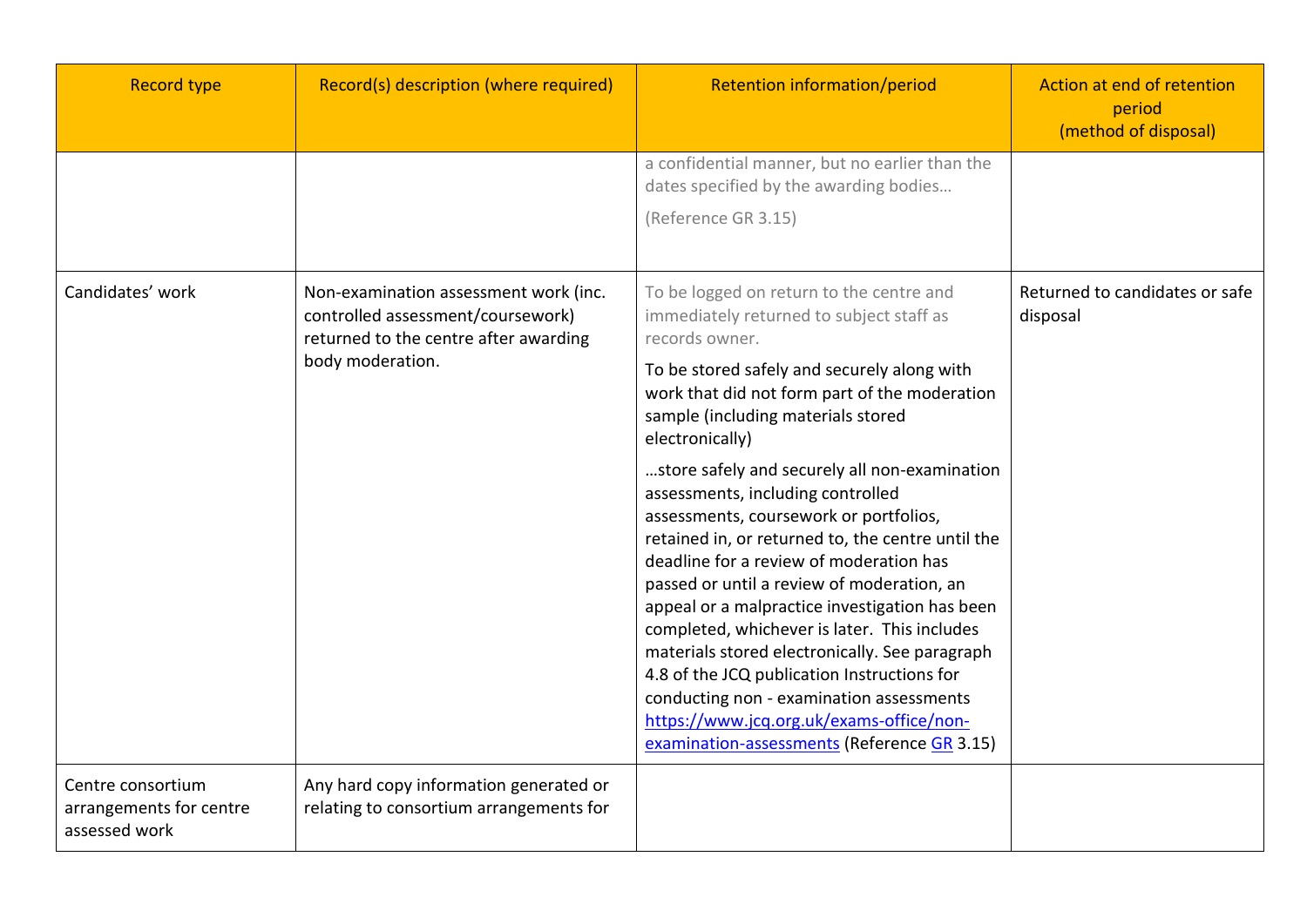| <b>Record type</b>                             | Record(s) description (where required)                                                                                                             | <b>Retention information/period</b>                                                                                                                         | Action at end of retention<br>period<br>(method of disposal) |
|------------------------------------------------|----------------------------------------------------------------------------------------------------------------------------------------------------|-------------------------------------------------------------------------------------------------------------------------------------------------------------|--------------------------------------------------------------|
|                                                | centre assessed work. Applications<br>submitted online via CAP.                                                                                    |                                                                                                                                                             |                                                              |
| Certificates                                   | Candidate certificates issued by<br>awarding bodies.                                                                                               | Unclaimed/uncollected certificates to be<br>retained securely for a 10 years from date of<br>issue.<br>[Reference GR 5.14]                                  | Confidential destruction                                     |
| Certificate destruction<br>information         | A record of unclaimed certificates that<br>have been destroyed.                                                                                    | To be retained from the date of certificate<br>destruction.<br>[Reference <b>GR</b> 5]                                                                      | Confidential destruction                                     |
| Certificate issue information                  | A record of certificates that have been<br>issued to candidates.                                                                                   | To be retained within the file of<br>certificates/results<br>[Reference <b>GR</b> 5]                                                                        | Confidential destruction with<br>unclaimed certificates      |
| <b>Confidential materials</b><br>delivery logs | A log recording confidential materials<br>delivered by awarding bodies to the<br>centre and issued to authorised staff.                            |                                                                                                                                                             |                                                              |
| <b>Confidential materials</b><br>tracking logs | A log to track materials taken from or<br>returned to secure storage throughout the<br>time the material is confidential.                          | Once Book completed with be kept for 10<br>years                                                                                                            | <b>Confidential Destruction</b>                              |
| Dispatch logs                                  | Proof of dispatch of exam script packages<br>to awarding body examiners covered by<br>the DfE (Standards & Testing Agency)<br>yellow label service | To be kept until the deadline for EARs and the<br>resolution of any outstanding<br>enquiries/appeals for the relevant exams<br>series.<br>[Reference ICE 6] | <b>Confidential Destruction</b>                              |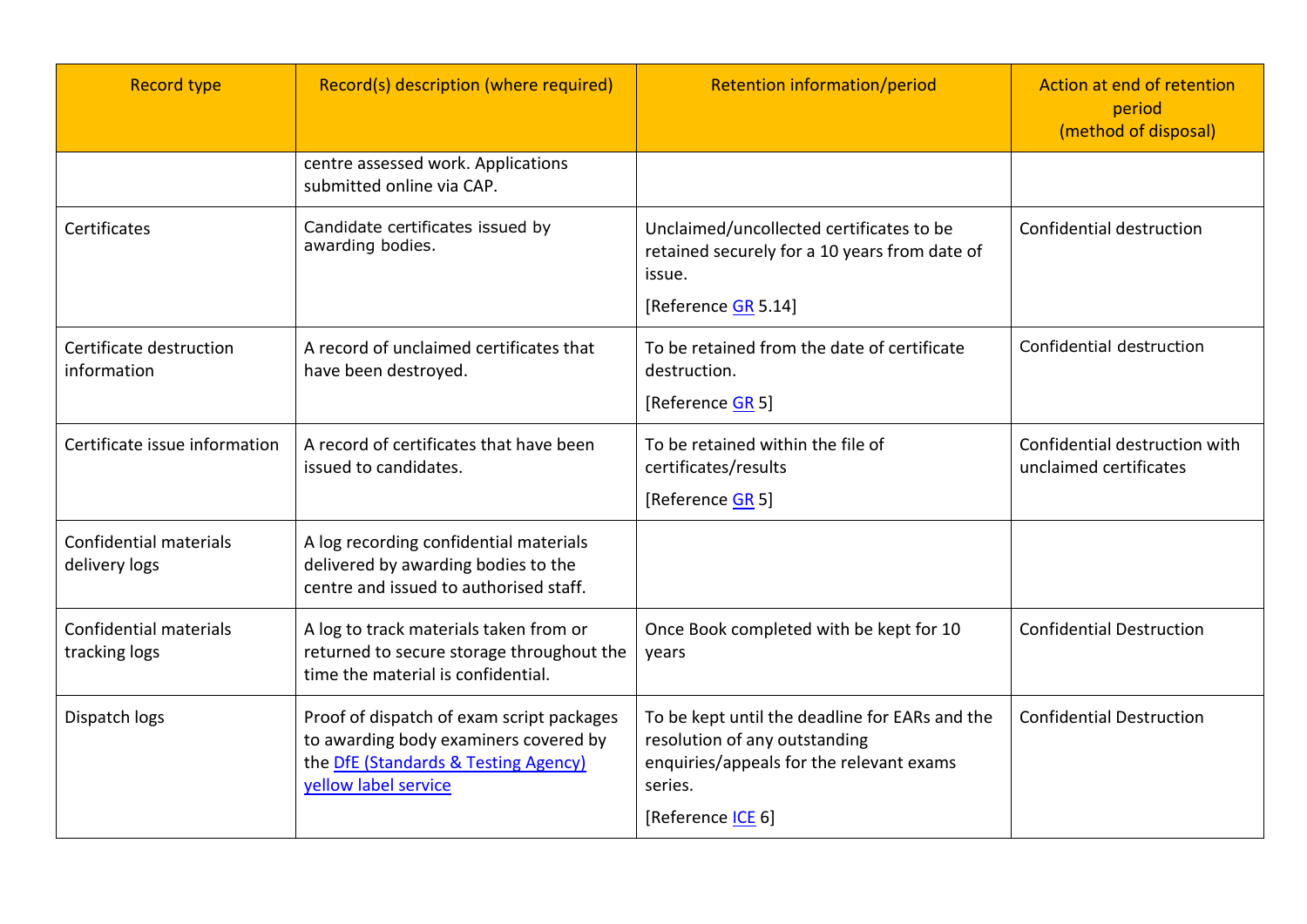| <b>Record type</b>      | Record(s) description (where required)                                                               | <b>Retention information/period</b>                                                                                                                                                                                                                                                                                                                                                                                                                                                                           | Action at end of retention<br>period<br>(method of disposal) |
|-------------------------|------------------------------------------------------------------------------------------------------|---------------------------------------------------------------------------------------------------------------------------------------------------------------------------------------------------------------------------------------------------------------------------------------------------------------------------------------------------------------------------------------------------------------------------------------------------------------------------------------------------------------|--------------------------------------------------------------|
| Entry information       | Any hard copy information relating to<br>candidates' entries.                                        | To be kept until the deadline for EARs and the<br>resolution of any outstanding<br>enquiries/appeals for the relevant exams<br>series.<br>[Reference <b>ICE 6</b> ]                                                                                                                                                                                                                                                                                                                                           | <b>Confidential Destruction</b>                              |
| Exam question papers    | Question papers for timetabled written<br>exams.                                                     | For confidentiality purposes question papers<br>must not be released to centre personnel for<br>use in accordance with the above licence until<br>after the awarding body's published finishing<br>time for the examination or, in the case of a<br>timetable variation, until all candidates within<br>the centre have completed the examination.<br>This does not restrict access to question<br>papers by authorised centre personnel for the<br>purpose of conducting examinations<br>(Reference GR 6.13) | Issued to subject staff                                      |
| Exam room checklists    | Checklists confirming exam room<br>conditions and invigilation arrangements<br>for each exam session |                                                                                                                                                                                                                                                                                                                                                                                                                                                                                                               |                                                              |
| Exam room incident logs | Logs recording any incidents or<br>irregularities in exam rooms.                                     | Kept with the exam attendance register                                                                                                                                                                                                                                                                                                                                                                                                                                                                        |                                                              |
| Exam stationery         | Awarding body exam stationery provided<br>solely for the purpose of external exams                   | return unused stationery to the secure storage<br>facility or secure room until needed for a future<br>examination. Surplus stationery must not be used<br>for internal school tests, mock examinations and<br>non-examination assessments destroy                                                                                                                                                                                                                                                            | Confidential disposal                                        |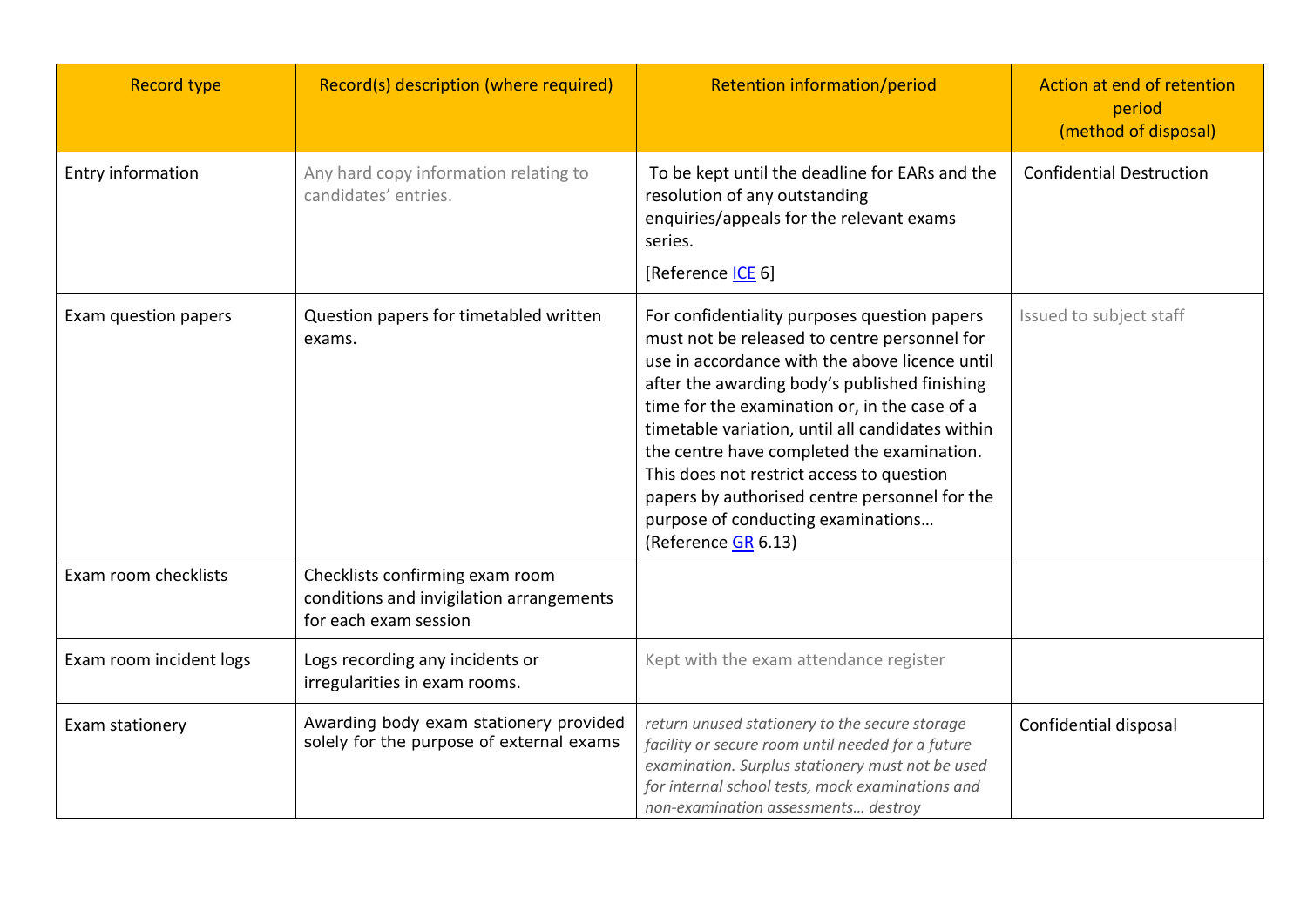| <b>Record type</b>                            | Record(s) description (where required)                                                                                                                                                                                      | <b>Retention information/period</b>                                                                                                                                                                                                                                                                                                                                                                       | Action at end of retention<br>period<br>(method of disposal) |
|-----------------------------------------------|-----------------------------------------------------------------------------------------------------------------------------------------------------------------------------------------------------------------------------|-----------------------------------------------------------------------------------------------------------------------------------------------------------------------------------------------------------------------------------------------------------------------------------------------------------------------------------------------------------------------------------------------------------|--------------------------------------------------------------|
|                                               |                                                                                                                                                                                                                             | confidentially any out-of-date stationery.<br>(Reference ICE 30)                                                                                                                                                                                                                                                                                                                                          |                                                              |
| <b>Examiner reports</b>                       |                                                                                                                                                                                                                             | To be immediately provided to head of<br>department as records owner.                                                                                                                                                                                                                                                                                                                                     |                                                              |
| Finance information                           | Copy invoices for exams-related fees.                                                                                                                                                                                       | To be returned to Finance department as<br>records owner at the end of the academic<br>year.                                                                                                                                                                                                                                                                                                              |                                                              |
| Invigilation arrangements                     | See Exam room checklists                                                                                                                                                                                                    |                                                                                                                                                                                                                                                                                                                                                                                                           |                                                              |
| Invigilator and facilitor<br>training records |                                                                                                                                                                                                                             | A record of the content of the training given to<br>invigilators and those facilitating an access arrangement<br>for a candidate under examination conditions must be<br>available for inspection and retained on file until the<br>deadline for reviews of marking has passed or until any<br>appeal, malpractice or other results enquiry has been<br>completed, whichever is later. (Reference ICE 12) |                                                              |
| Moderator reports                             |                                                                                                                                                                                                                             | (Where printed from electronic copy) To be<br>immediately provided to head of department<br>as records owner.                                                                                                                                                                                                                                                                                             |                                                              |
| Moderation returns logs                       | Logs recording the return of candidates'<br>work to the centre by the awarding body<br>at the end of the moderation period                                                                                                  |                                                                                                                                                                                                                                                                                                                                                                                                           |                                                              |
| Overnight supervision<br>information          | The JCQ Overnight Supervision form is<br>completed online using CAP. The JCQ<br>Overnight Supervision Declaration form is<br>downloaded from CAP) for signing by the<br>candidate, the supervisor and the head of<br>centre | keep all completed forms available for<br>inspection until the deadline for reviews of<br>marking has passed or until any appeal,<br>malpractice or other results enquiry has been<br>completed, whichever is later. Forms may be<br>stored electronically or in hard copy paper<br>format and must not be sent to an awarding                                                                            |                                                              |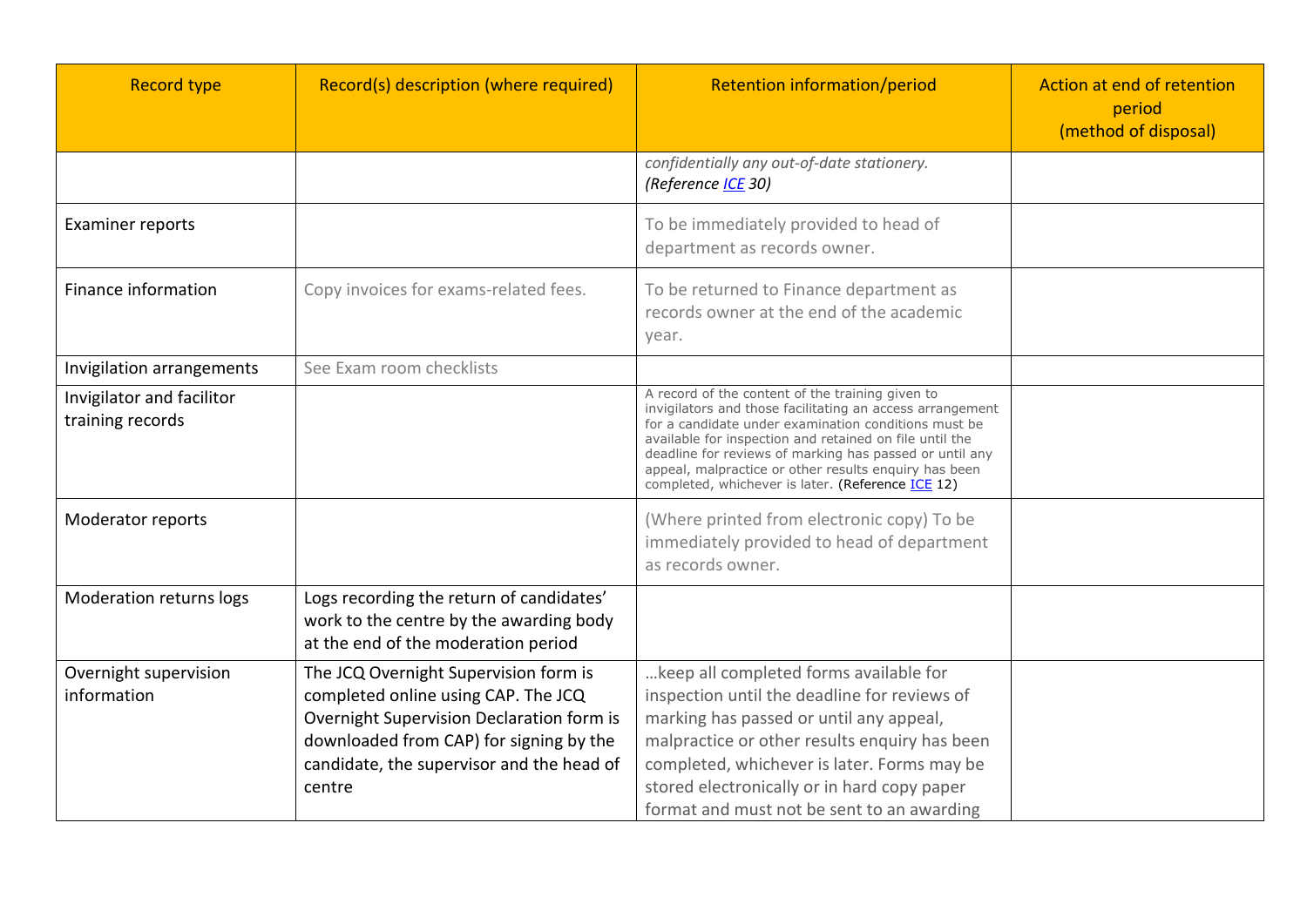| <b>Record type</b>                                                         | Record(s) description (where required)                                                                                                                                                              | Retention information/period                                                                                                                                                                                                                                     | Action at end of retention<br>period<br>(method of disposal) |
|----------------------------------------------------------------------------|-----------------------------------------------------------------------------------------------------------------------------------------------------------------------------------------------------|------------------------------------------------------------------------------------------------------------------------------------------------------------------------------------------------------------------------------------------------------------------|--------------------------------------------------------------|
|                                                                            | Any hard copy information relating to<br>overnight supervision arrangements.<br>Reports submitted online via CAP.                                                                                   | body, unless specifically requested<br>(Reference (ICE 8)                                                                                                                                                                                                        |                                                              |
| Post-results services:<br>confirmation of candidate<br>consent information | Hard copy or email record of candidate<br>consent for an EAR or ATS request to be<br>submitted to an awarding body                                                                                  | ROR consent to be retained for at least six<br>months following the outcome of the enquiry<br>or any subsequent appeal.<br>ATS consent to be retained for at least six<br>months from the date consent given.<br>[Reference <b>PRS</b> 4, plus appendix A and B] | <b>Confidential Destruction</b>                              |
| Post-results services:<br>requests/outcome<br>information                  | Any hard copy information relating to a<br>post-results service request (RoRs,<br>appeals, ATS) submitted to an awarding<br>body for a candidate and outcome<br>information from the awarding body. | ROR consent to be retained for at least six<br>months following the outcome of the enquiry<br>or any subsequent appeal.<br>ATS consent to be retained for at least six<br>months from the date consent given.<br>[Reference <b>PRS</b> 6, appendix A and B]      | <b>Confidential Destruction</b>                              |
| Post-results services: scripts<br>returned from ATS service                | Copy or original exam scripts returned to<br>the centre by the awarding body.                                                                                                                       | Where scripts are retained by the centre, they<br>must be securely stored (including any<br>electronic versions) and not edited in any way<br>or disposed of until after the awarding body<br>deadline.<br>[Reference PRS 8]                                     | Confidential disposal                                        |
| Post-results services:<br>tracking logs                                    | A log tracking to resolution all post-results<br>service requests submitted to awarding<br>bodies.                                                                                                  | To be kept until the deadline for RORs and the<br>resolution of any outstanding<br>enquiries/appeals for the relevant exams<br>series.                                                                                                                           | <b>Confidential Destruction</b>                              |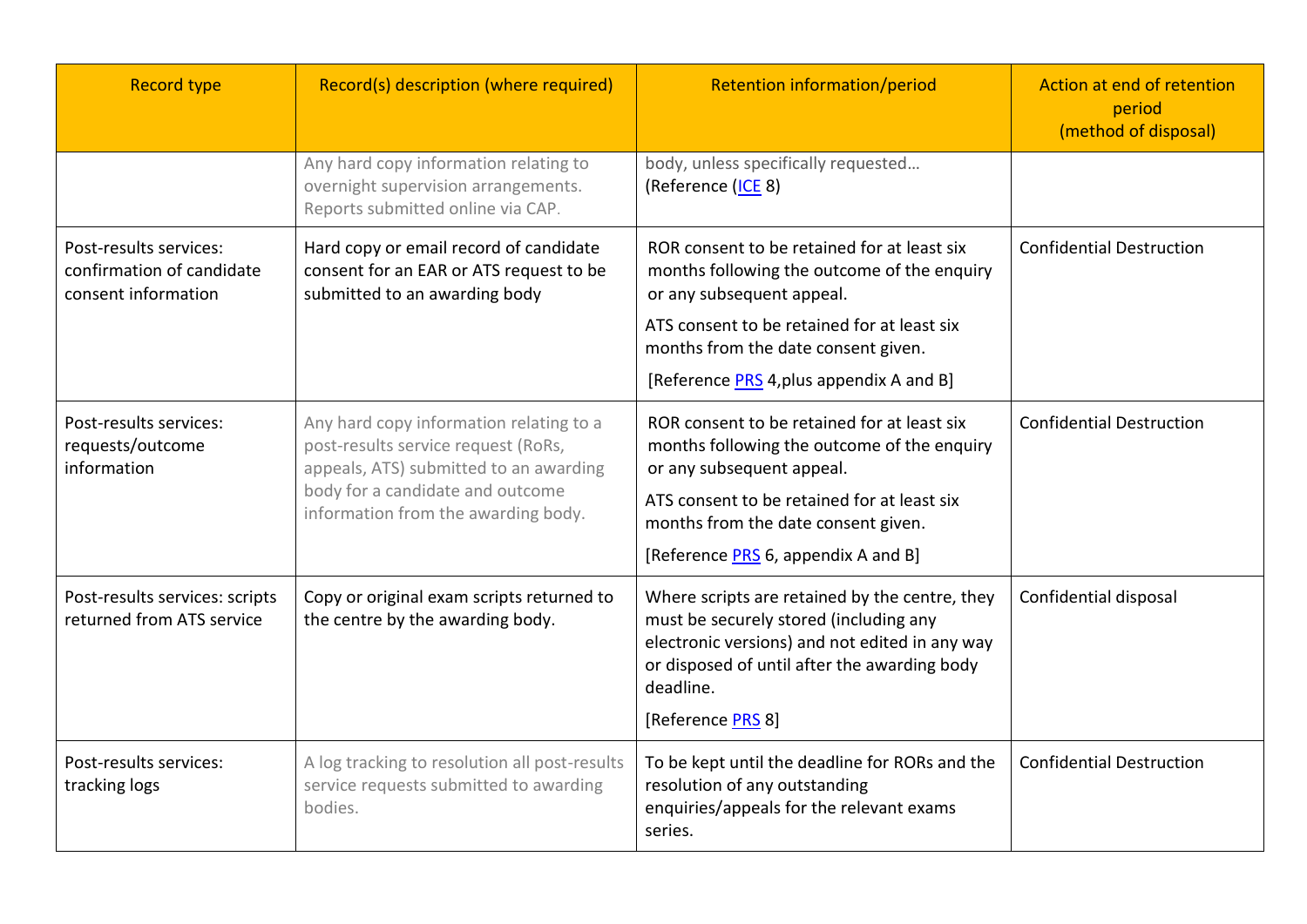| <b>Record type</b>                   | Record(s) description (where required)                                                                                                                | <b>Retention information/period</b>                                                                                                                                                          | Action at end of retention<br>period<br>(method of disposal) |
|--------------------------------------|-------------------------------------------------------------------------------------------------------------------------------------------------------|----------------------------------------------------------------------------------------------------------------------------------------------------------------------------------------------|--------------------------------------------------------------|
|                                      |                                                                                                                                                       | [Reference <b>ICE 6</b> ]                                                                                                                                                                    |                                                              |
| Proof of postage - candidate<br>work | Proof of postage of sample of candidates'<br>work to awarding body moderators.                                                                        | To be kept until the deadline for RORs and the<br>resolution of any outstanding<br>enquiries/appeals for the relevant exams<br>series.<br>[Reference <b>ICE</b> 6]                           | <b>Confidential Destruction</b>                              |
| Resolving clashes<br>information     | Any hard copy information relating to the<br>resolution of a candidate's clash of exam<br>papers or a timetable variation.                            | To be kept until the deadline for RORs and the<br>resolution of any outstanding<br>enquiries/appeals for the relevant exams<br>series.<br>[Reference ICE 6]                                  | <b>Confidential Destruction</b>                              |
| <b>Results information</b>           | Broadsheets of public examination results<br>summarising candidate final grades by<br>subject by exam series.                                         | Records for current year plus previous 10 years<br>to be retained as a minimum.<br>[Reference Information Management Toolkit<br>for Schools page 52]                                         |                                                              |
| Seating plans                        | Plans showing the seating arrangements<br>of all candidates for every exam taken.                                                                     | To be kept until the deadline for EARs and the<br>resolution of any outstanding<br>enquiries/appeals for the relevant exams<br>series.<br>[Reference <b>ICE 6</b> ]                          | <b>Confidential Destruction</b>                              |
| Special consideration<br>information | Any hard copy information relating to a<br>special consideration request and<br>supporting evidence submitted to an<br>awarding body for a candidate. | Evidence supporting an on-line special<br>consideration application and<br>evidence supporting a candidate's absence<br>from an exam must be kept<br>until after the publication of results. | <b>Confidential Destruction</b>                              |